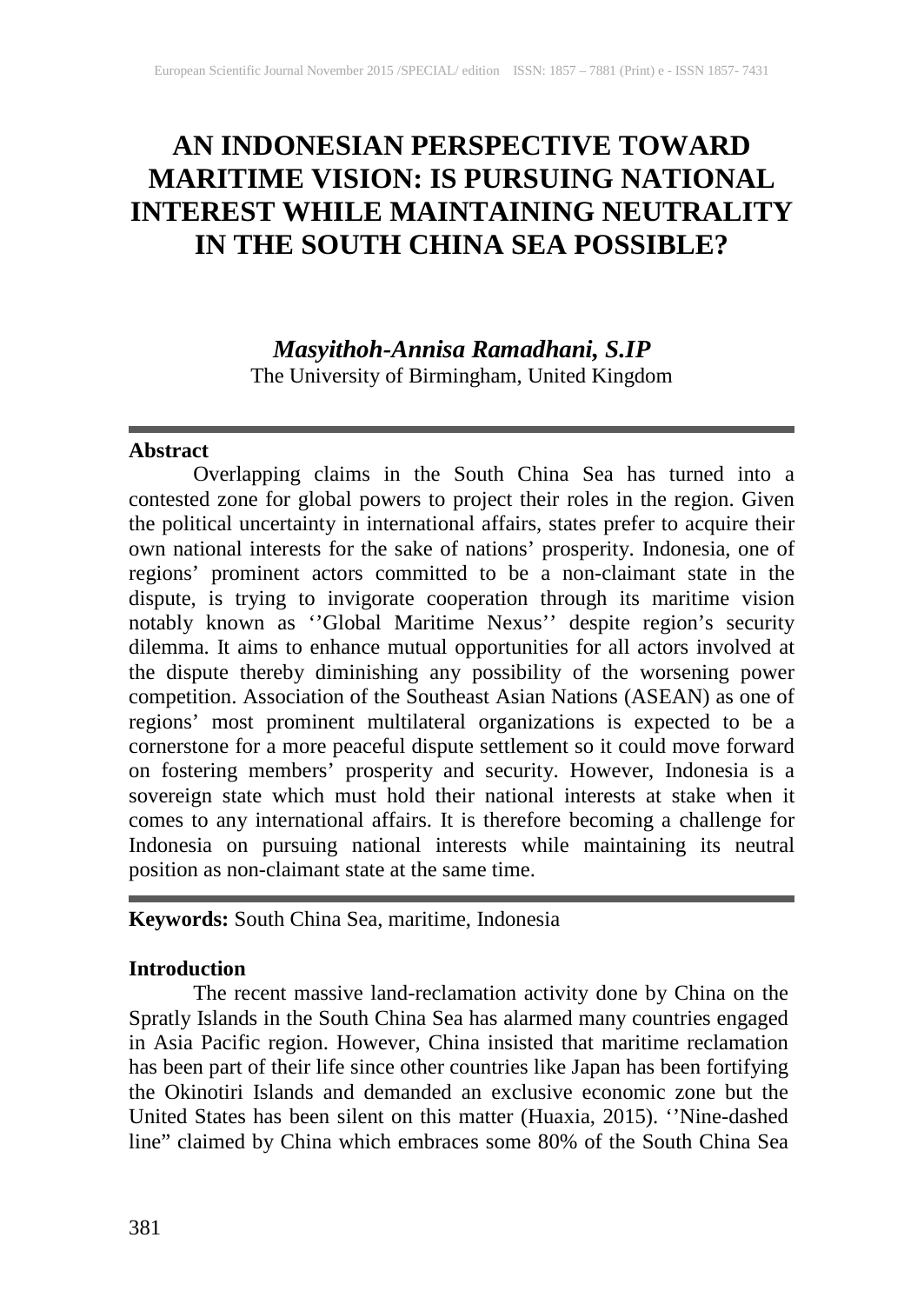is described as China's historic waters. This claim has raised an awareness of its neighbour as they believe that they are also entitled to advance natural resources and other potential at the region. Sovereignty claims and energy vulnerability become the two major factors which exacerbate the dispute. As a sea which holds huge amount of potential energy resources, thus it potentially becomes one of the most protracted conflict zones in Asia Pacific where both regional and international players try to assert their unequivocal primacy over the disputed area. There are at least six countries with their interests at stake at the competing territorial and jurisdictional claims in the South China Sea; China, Taiwan, Vietnam, Malaysia, Brunei, and the Philippines. Among all claimants, China persistently plays the most of aggressive behaviour proven by the military build-up and public statement by Chinese officials in regard to their reluctance to external parties' engagement, the United States (U.S.) for instance, in the dispute. On the other hand, U.S. argued that they have underwritten regional security for decades patrolling Asia's sea lanes and preserving stability therefore their presence in playing a more contributive roles in the region is needed (Clinton, 2011). Notwithstanding the fact that U.S. was never truly absent from Southeast Asia, the ongoing commitment to its regional allies, and overwhelming maritime military presence – the perception that U.S. role in regional affairs was declining since China was ascending cannot be easily dismissed (Anwar, 2013).

At the height of global power projections, Republic of Indonesia as one of ASEAN's founding fathers who has been actively promoting the principle of non-alignment or notably known as its "non-block" approach in international affairs, has tried to become pioneer in mitigating the potential risks surrounding the region such as initiating the discussions on the formulation of Declaration of Conduct (DOC). However, as a sovereign state, Republic of Indonesia must also have its national interests at stake despite its commitment to contribute on peace and security formation on both regional and international affairs. On October 2014, Indonesia's newly elected President Joko Widodo has announced a new top priority in terms of foreign policy concern emphasizing on the importance of maritime power through officially announced vision of "Global Maritime Nexus" (GMN). Through this vision, Indonesia is expected to play a more contributive role in the formation of regional security and economic. Pursuing national interests while maintaining its neutral position as non-claimant state would be a potential challenge for Indonesia.

This article is structured as follows. Firstly it will explain the global power projections in the South China Sea involving U.S. and China. Second, it will try to portray Indonesia's interests in the region despite its status as non-claimant state, noting a number of economy and security at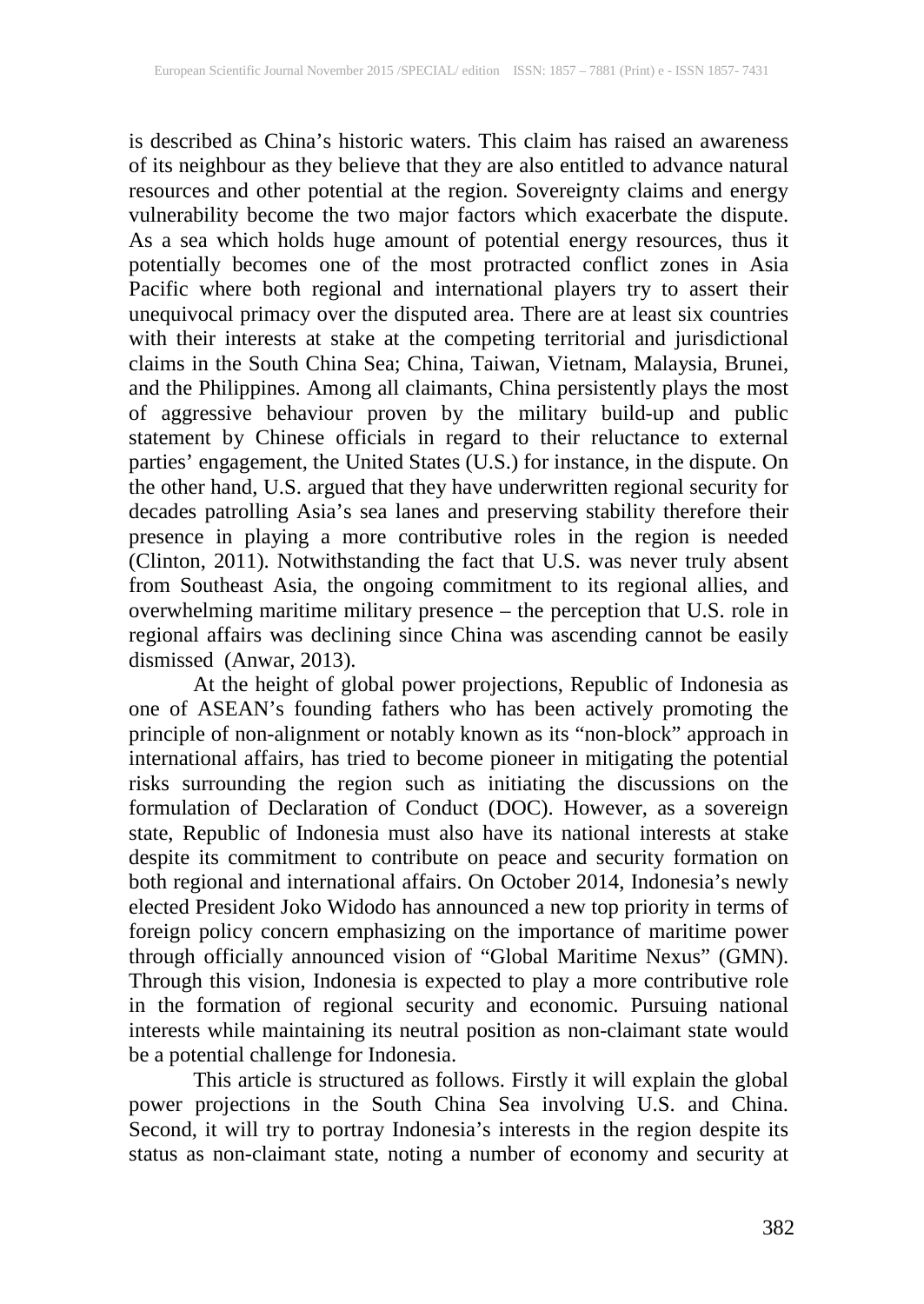stakes. It will finally explain the significance of maritime vision invigorated by Indonesia towards the maritime boundary dispute in the South China Sea. My argument on whether or not Indonesia through its maritime vision could maintain neutrality despite global power projection in the South China Sea goes to three significant points. First, Indonesia will strive to maintain good relations with all claimant and non-claimant states involved at the South China Sea dispute in order to pursue national interests at stake. Second, maritime vision could become a strategy to enhance unity among members on Indonesia's closest priority at regional basis, ASEAN, in order to enhance benefits for ASEAN members. Third, this could further reduce the height of great power projection in the South China Sea due to the establishment of potential shared opportunity through cooperations.

### **I.**

The South China Sea dispute which covers the Pratas Islands in northeast, the Paracels in north, the Spratlys in south, and Scarborough Shoal in central east has abundant natural resources and trade potential thereby it is critical for countries surrounding to think about benefit from this area as the means of pursuing national interests. In the unpredictably world constellation where no state can rely on other's assurance in maintaining security, maximizing defence strategy might be best applied by state in ensuring their interests. Thus, China's effort in doing reclamation for any purpose may be taken into account as the logic effort to maintain interests at stake. However, problem has started to rise up when there has been no agreed consensus among all claimants. The United Nations Convention on the Law of the Sea (UNCLOS) as the generally accepted customary international law is considered as the only credible framework customary international law is considered as the only credible framework within which any kind of exclusive claims can be made despite the fact that the United States have failed to ratify it (Evans, 2015). China seemingly prefers bilateral layer discussions in mitigating the dispute instead of through multilateral layer such as by ASEAN. It can potentially lead to the imbalance power in negotiation since China's growth militarily and economically may be such a worrisome to others smaller states. Given the fact that two region's most prominent multilateral bodies members', Association of Southeast Asia Nations (ASEAN), involve into the dispute as claimants; Vietnam and the Philippines, therefore it raises a big concern for ASEAN to take an initiative step through peaceful arbitration. However, delimitation of maritime boundaries plus the hitherto obscure over the land remains present since there is no agreed law-abiding regulation among all claimants thereby dispute is seemingly conceivable (Hayton, 2014). The latest negotiation process formulated into Code of Conduct initiated by ASEAN member states have brought into such an enormous progress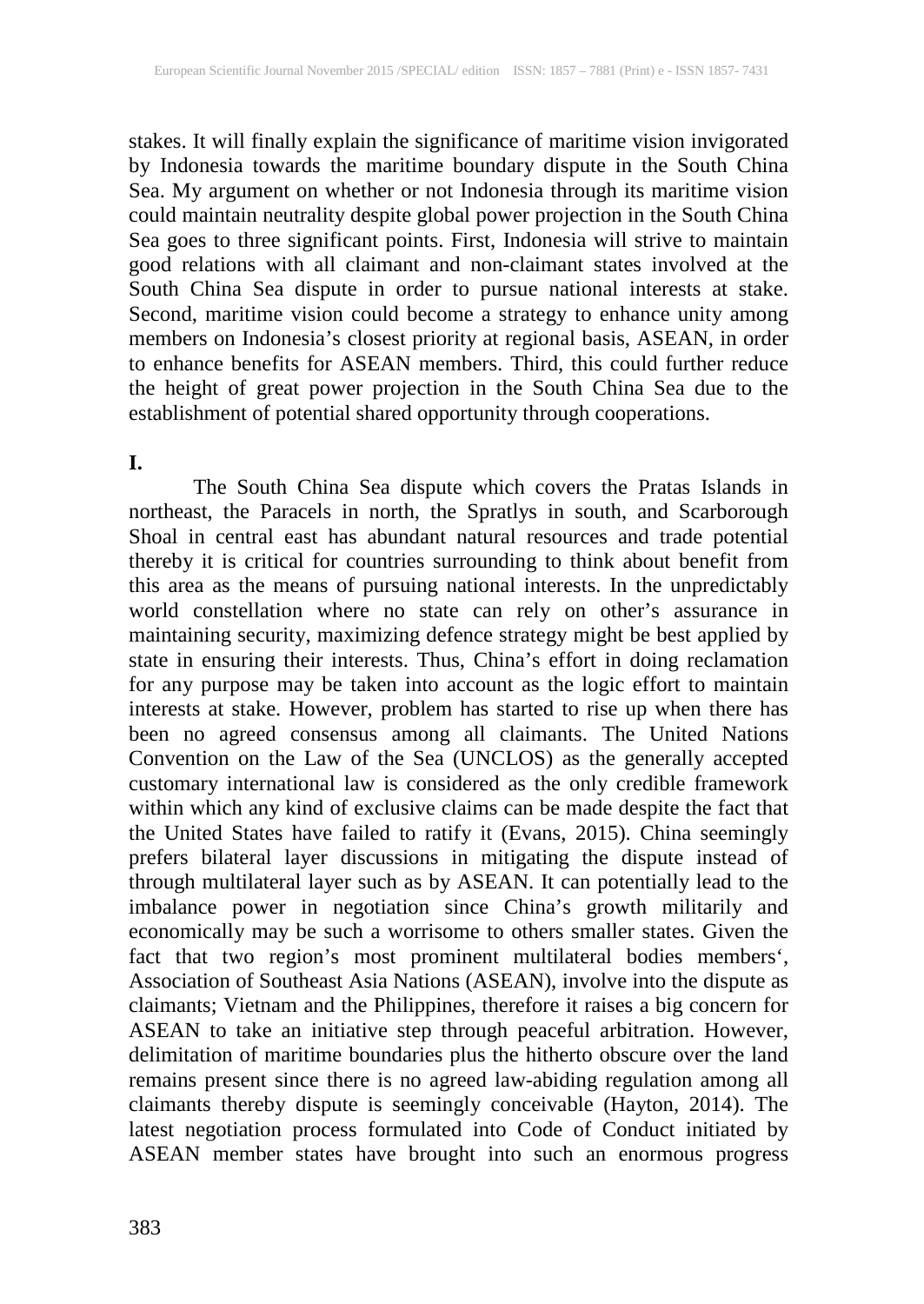towards conflict settlement despite the fact that China keeps doing that sort of aggressive behaviour in the South China Sea. However, solutions and problems should be based on law but unfortunately it is not always clear which international law should be adopted (Djalal, 2014). Indonesia, one of ASEAN's biggest members considers about the need of maintaining a peaceful order in regional security more importantly when it comes to any dispute dealing with sovereignty claims and energy vulnerability. As of October 2014, Indonesia's newly elected President Joko Widodo has announced a new top priority in terms of foreign policy concern emphasizing on the importance of maritime power through officially announced vision of "Global Maritime Nexus" (GMN). Through this vision, Indonesia is expected to play a more contributive role in the formation of regional security and economic.

Research and attempts pursued by both academicians and thinktanks in order to examine state's national interests have been helpful in obtaining the significance of maritime power as one of defense strategy tools. Started from the basic assumption of world politics according to neorealist which believed that an anarchic international system is a source of conflict, thus state faced a condition to which they need to make sure that they are safe from other state's intention. In order to strive a security attainment from any plausible attack, both groups and individuals living such a constellation are therefore driven to acquire more and more power in order to escape the impact of the power of others (Herz, 1950). Thus, maximizing efforts to prepare for the worst circumstance led by insecurity is rising as no state can be certain about their security at stakes. I would argue that this action is justifiable as long as it does not threat other neighbours. Therefore, Jervis's findings that an increase in one state's security decreases the security of others, notably known as central point of security dilemma (Jervis, 1978) might be taken into account in understanding the basic idea on analyzing state behaviour on security matter. Nonetheless, I believe that one state's security increase is not only decreasing others' security but also themselves in the first beginning. Once state 'A' increases their security preponderances by the means to make them safe from other's attack, it will trigger other states, name it state 'B' to therefore feel insecure due to its vulnerability thereby implying them to increase security as well. It will in return increase state vulnerability and automatically decrease its security.

International system which consists of states and organization established imply to the existing anarchic system, for it lacks an overarching supranational government, but is not chaotic thereby system is defined by its key actors, their interactions, hierarchies of power, and influence among them (Clemens, 1998). As the consequence of uncertain strategic situation, security dilemma is formed as a type of insecurity dinamic between states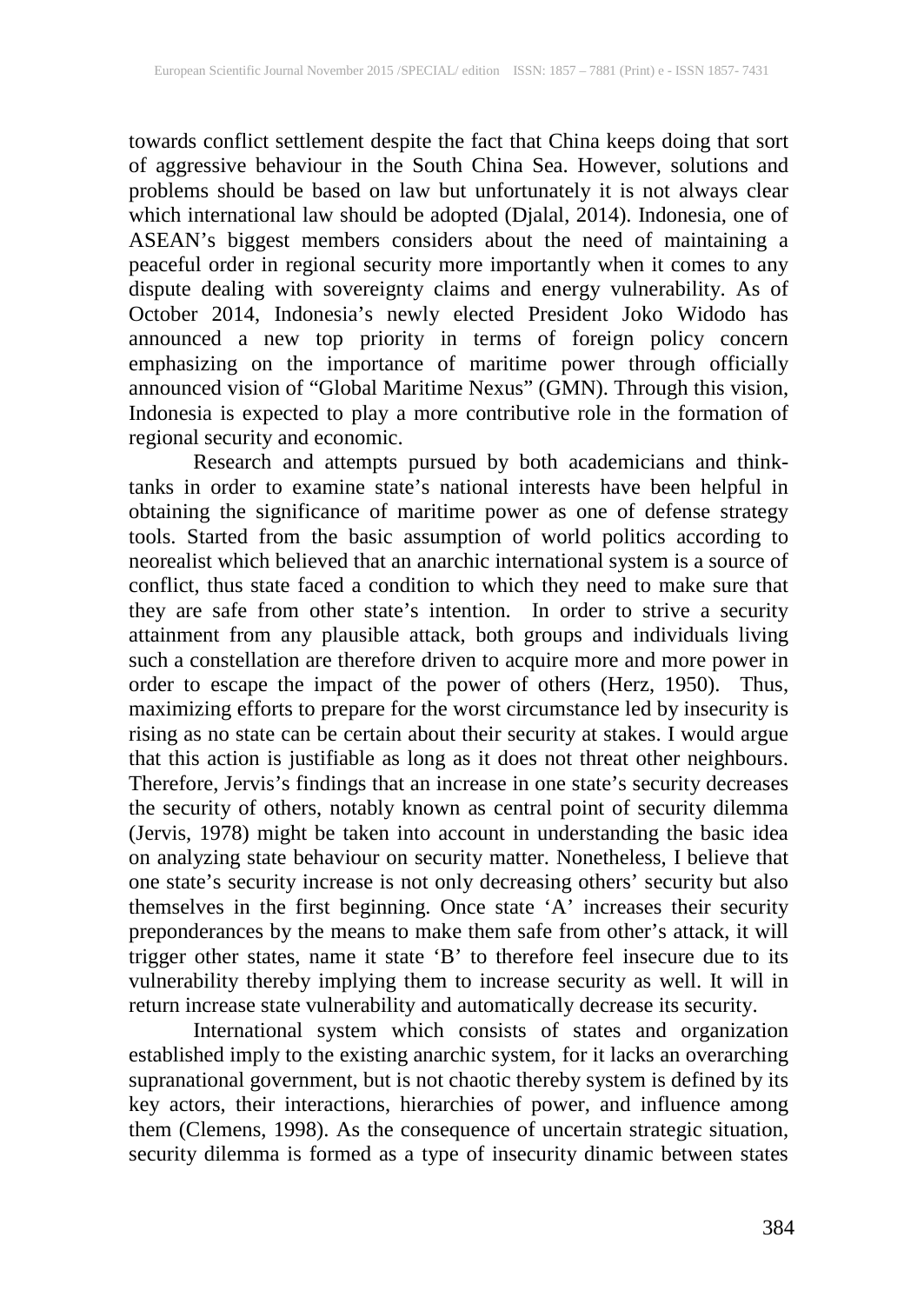thereby state's knowledge of the other state's motives is important in order to engage in the worst-case scenario planning (Glaser, 1997). Geoffrey Till coined an idea that sea power holds four historic attributes intimately connected with each other, and each also exhibits the same cooperative and conflictual tendencies characteristics of international relations as illustrated in the figure below (Till, Seapower, 2004)



Figure 1. The Four Historic Attributes of Sea

Given the fact that sea possesses a huge amounts of resources providing high road to prosperity, the need of making the most of it also increases. In order to get enormous profits, it is important to make sure that a highly developed technology for transportation is applied. Furthermore, making sure its safety from such threats is another crucial point which needs that sort of sharing information with other actors playing within. However, dominion is seemingly inevitable since actors hold maritime strategies as Till further argued include assuring sea control, projecting power ashore in peace and war, attacking and defending trade, directly and indirectly, and maintaining good order at sea. Finally, naval roles will depend on the scale of either maritime cooperation or conflict and competition which potentially arise.

#### **Global power projections in the south china sea**

The South China Sea has turned into an area where contested primacy of major powers plays. The notion of US Rebalance to Asia vis-àvis China Peaceful Rise which has been predominantly marked by mistrust often leads states to face security dilemma. It is therefore reflected in the defence strategy in order to ensure countries' interests from being taken by others. However, leaning to one side is not an option for Indonesia to maintain their security at stakes.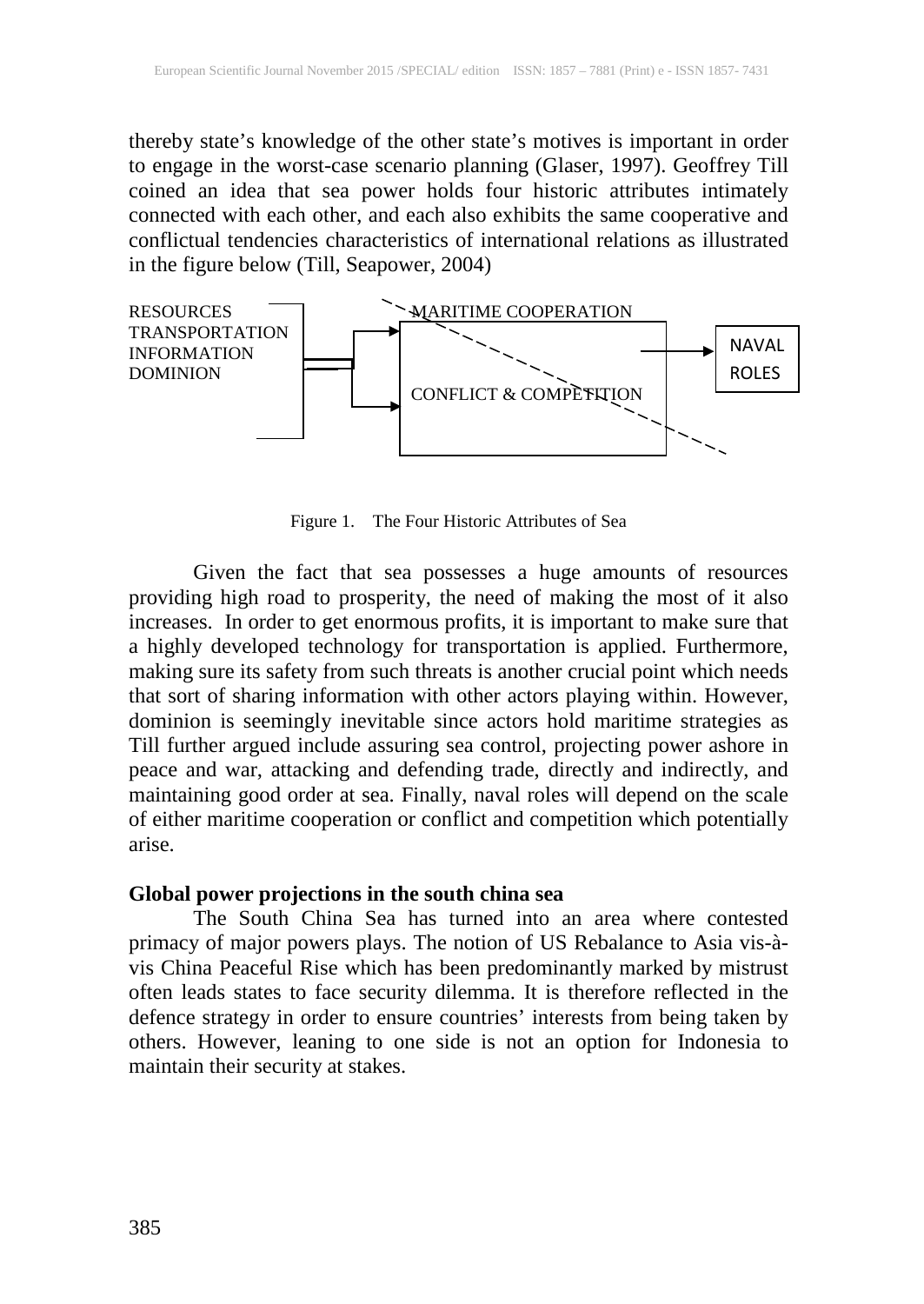

Figure 2. Map of disputed area in the South China Sea (Economist, 2015)

Picture above depicts the disputed area which has increased states' security level in the region. If parties involved keep assert their power leverage through for instance China and its reclamation at Paracel Islands, I would predict a conceivable predicament surrounding the South China Seas could grow worse in the couple years ahead.

#### **US Rebalance to Asia**

One of the most illuminating statements delivered by US Secretary of Defence Ash Carter on his remarks on the next phase of the U.S. Rebalance to the Asia Pacific is:

"Asia Pacific is the defining region for our nation's future given a few data points: half of humanity will live there by 2050, even sooner by 2030 more than half of the global middle class and its accompanying consumption will come from there, and there is already home to some of world's largest militaries and defence spending.'' (Carter, 2015).

After U.S. ages war in Middle East, U.S. is now thinking about pivot point in Asia since it is considered as one of the key drivers of global politics. However, China's rise has therefore led U.S. to think about strategic implication which implies into the increase of military presence which U.S. has in the region. This condition of security dilemma which occurs due to an uncertainty in international relations has worried U.S. so that expanding military presence is a critical thing to do in order to secure their interests at stake in the region. U.S. engagement in the region is seen in their involvement in the establishment of APEC Leaders' Meeting and other form of cooperation such as ASEAN Regional Forum (ARF), ASEAN plus Three, and East Asia Summit. This form of cooperation could be interpreted as insecurity dynamic reflection in U.S.' strategy by knowing other state's motives better so that they could engage in the worst-case scenario planning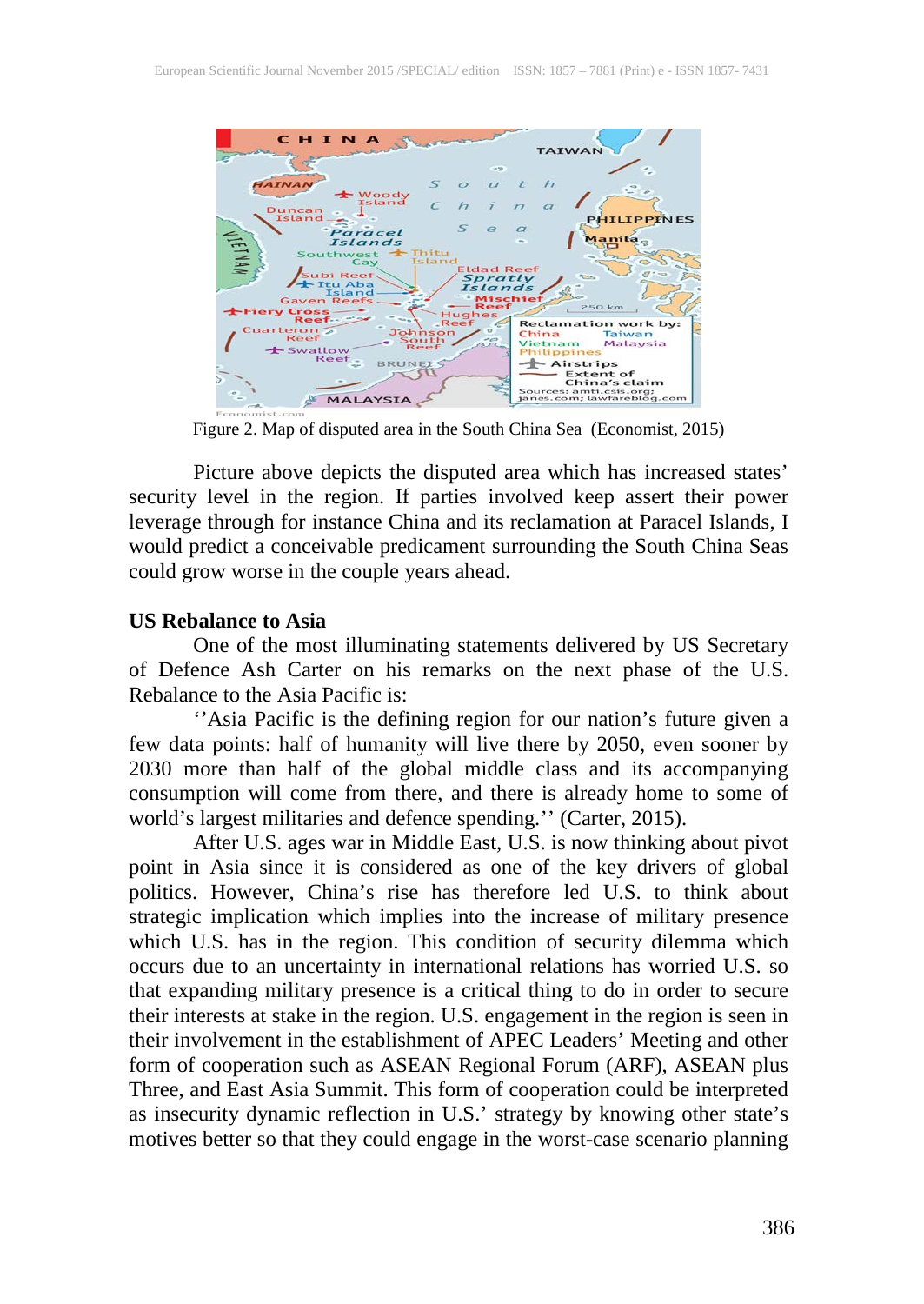due to the rise of China. U.S. also needs to ensure their energy security as Kent Calder, an American scholar has argued that the ''radical energy vulnerability'' of key states in the region and the rise of China as both ''an emerging superpower and an emerging competitor...for potentially tight regional energy supplies'' compounds the potential for energy to become a "catalyst for regional conflict" (Calder cited in Stares, 2000). It therefore suggests the idea proposed by Till (2004) on how resources drives state to either engage in any sort of maritime cooperation or conflict and competition. U.S. somehow plays a seemingly more balance action by establishing cooperation despite the fact that this condition might trigger competition in the region due to the unbalance economic power between U.S. and other Asia Pacific regions mostly developing states.

#### **China Peaceful Rise**

China as one of regions' wealthiest country still needs its dependence on imported sources of energy. Since 1993 they have been a net importer of oil and since 1996 has become a net importer of crude oil. The major Asia Pacific sources were Indonesia (6.30 Mt) and Vietnam (1.01 Mt) and it will likely continue to grow in the future (Shixian, 2000). Table below illustrates the energy net import projections of China:

| ັ                 |        |              |               |               |
|-------------------|--------|--------------|---------------|---------------|
|                   | Unit   | <b>2000E</b> | 2010E         | 2015E         |
| Energy Net Import | Mtce   | 27.00-33.37  | 124.04-146.41 | 226.23-291.13 |
| Coal              | Mt     |              |               |               |
| Oil               | Mt     | 35.00-40.00  | 90.00-103.00  | 125.00-145.00 |
| Natural Gas       | $Bm^3$ | $1.2 - 2.0$  | $17.0 - 22.0$ | 60.00-90.0    |

Figure 3. The energy net import projections of China

Source: Author's projection based on *China's statistical Yearbook 2010* (Shixian, 2000) NOTE : Coal net import is minus; it refers to net export

E: Estimate; bm<sup>3</sup>: billion cubic meters, Mtce: million tons of coal equivalent; Mt: million tons.

This situation, in turn, will contribute and complicate the problem of existing maritime boundary dispute in the South China Sea as China's heavily dependence on the energy import from Southeast Asia countries is facing U.S. who also asserts their rebalance in Asia, more specifically to the importance of future energy demand. It is worth noting that what is unfolding in Asia is a race between the accelerating dynamics of multipolarity, which could increase the chances of conflict, and the growth of mitigating factors which will dampen and improve potential continuing peace on the region (Friedberg, 1993-1994). The dynamic of security dilemma-driven action-reaction is seen in the economic and military competition which both US and China assert. Given the high tension of competition, both states actually need to make sure that their policy and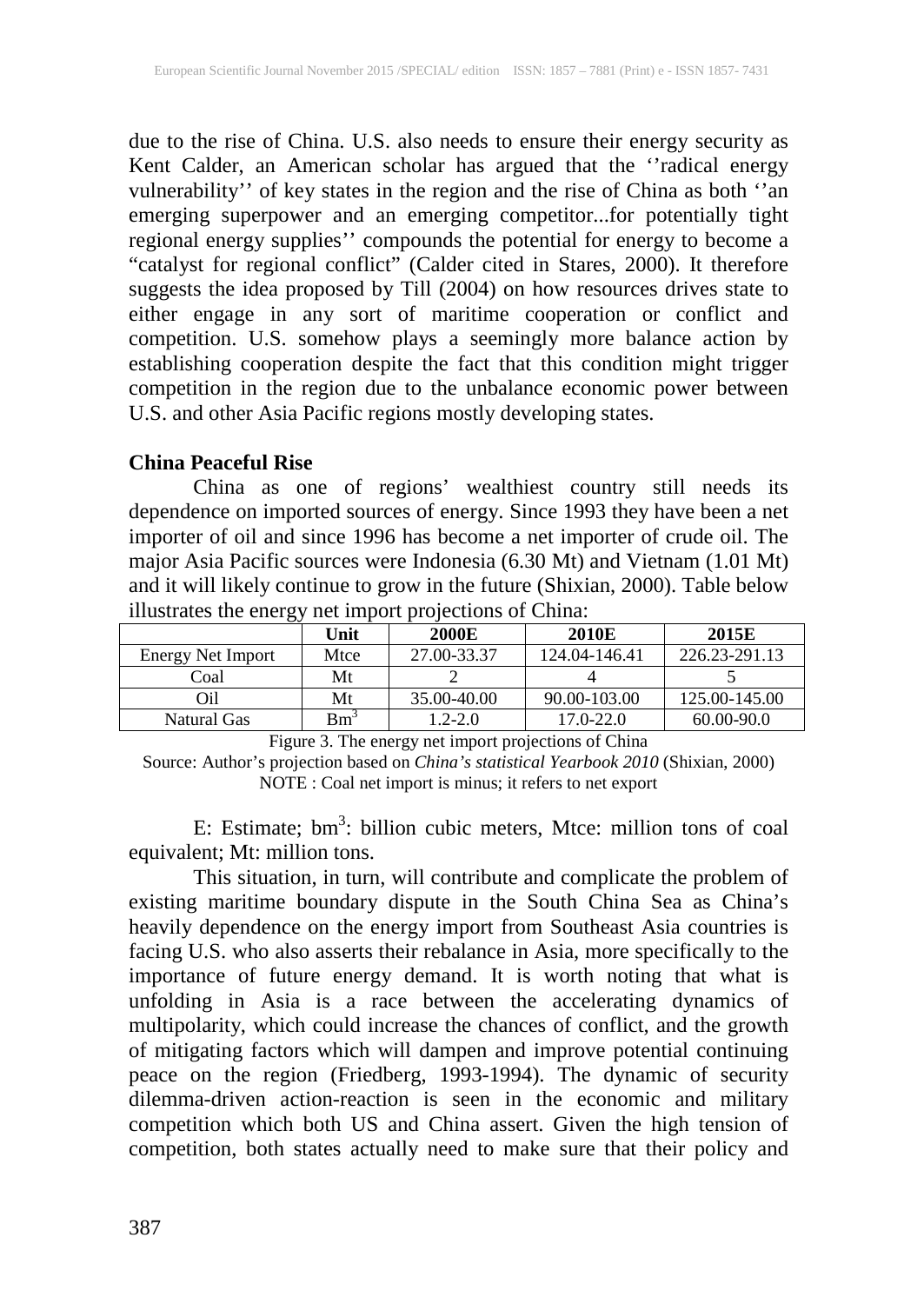actions over the South China Sea is in line with the principle of peace. Miscalculation would lead into the risk of unintended escalation in the future. Even though China keeps insisted that they will never jump into the harsh conflict when it comes to any dispute, yet their behaviour through People Liberation Army (PLA) modernization and other assertive responses in the South China Sea showed that they hold huge amount of interests at stake there. Fu Ying, a spokeswoman for the National People's Congress on March 3, 2015 stated that:

''As a large country, China needs the military strength to be able to protect its national security and people as our history teaches us a lesson that when we lag behind, we come under attack. We won't forget that. Furthermore, we need to continue modernizing armed forces since there was still a gap between us and other countries in terms of military equipment'' (The Wall Street Journal, 2015)

It strongly depicted a possibility of arm races in the region which may involve China and U.S. as the regions' most powerful actor. In regard to the South China dispute, China persistently shows an assertive behaviour seeing by the latest reclamation done in the Spratly Islands. This has raised U.S. concern by Republican Senator John McCain and Democrat Jack Reed who sent a letter to U.S. Secretary of State John Kerry and U.S. Defence Secretary Ash Carter by stating that U.S. should build a strategy that includes measures to ''slow down or stop China's reclamation activities there by whether releasing intelligence about this activity more frequently or stop certain types of security cooperation with China is they don't stop (Brunnstrom, 2015). Indonesia as one of the natural leaders in the region tries to response the heightened power competition between U.S. and China in these particular situations by enunciating maritime cooperation which may lessen the possibility of great power projections in the region as states are more likely to cooperate instead of competing.

## **Economic and security interests vis-a-vis non-claimant status**

Indonesia has declared its position as a non-claimant state in regards to the South China Sea dispute. It is stated on Indonesian President Widodo statement in an interview with the Yomiuri newspaper:

"One of China's claims to the majority of the South China Sea has no legal basis in international law, but Jakarta wants to remain an "honest broker" there. We need peace and stability in the Asia Pacific region. It is important to have political and security stability to build up out economic growth. So we support the Code of Conduct (of the South China Sea) and dialogue between China and Japan; and China and ASEAN." (Widodo, 2015)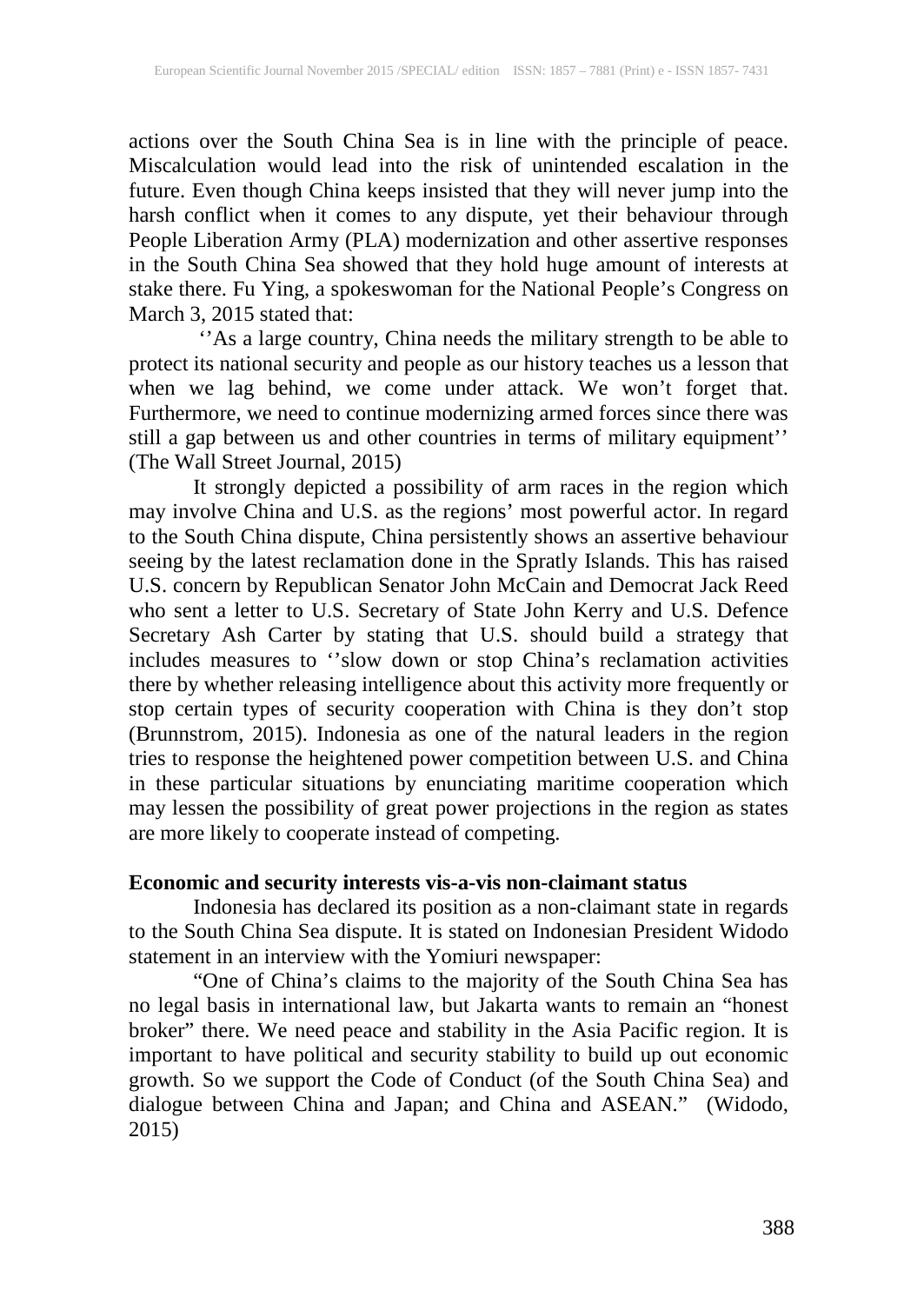However, it does not literally mean that Indonesia has no interests at stake in the region as according to Lloyd national interests are the wellspring from which national objectives and a grand strategy flow (Lloyd cited in Sumakul, 2013). In order to prosper the nation, it is important for a country to safeguard their national interests which imply on the formulation of integrated defense and foreign policy. Indonesia has been playing an active role as honest broker during the dispute. Recent nine dashed line published by China has alarmed Indonesia as it overlaps with Indonesia's EEZ and Continental Shelf. Indonesia's vulnerable position is tested after China's nine dashed line claim overlapping Natuna Island. In July 10 2015, Head of Indonesian State Ministry of Development Planning Andrinof Chaniago and Indonesian Ministry of Defence have agreed upon an establishment of military base in Natuna Island as the means to safeguard Indonesia territorial from any plausible threats due to maritime boundary dispute in the South China Sea (KOMPAS, 2015). It shows Indonesia's effort to assert their naval roles in response to make sure its safety from the danger of power dominion at the sea.

The 1982 United Nations Convention on the Law of the Sea (UNCLOS) sets out what maritime zones may be claimed from land territory, as well as the rights and jurisdictions of states in such maritime zones (Beckman, 2015). Indonesia has been actively contributing towards a dispute settlment through its role as third party. In its annual press statement, Indonesian Ministry of Foreign Affairs Retno Marsudi emphasized that through ASEAN, Indonesia will continue to actively engage for the full and effective implementation of Declaration on the Conduct of Parties in the South China Sea (DOC), as well as the early conclusion of the Code of Conduct in the South China Sea (Indonesia, 2015). In spite of Indonesia's claim of not being a claimant at the dispute, national interests which are always detached in every country's policy action drives Indonesia to concern on their challenges and opportunities in the South China Sea. When states are facing security dilemma, a condition in which they are unsure of other intention while at some points need to reassure their positions, they would formulate some sorts of policies which involve all resources to safeguard national interests. Indonesia, however, hopes to maintain good relations with two great powers as they get benefits from these bilateral partnership. There are three layers of benefit which Indonesia will get: (1) In the South China Sea, (2) Indonesia-U.S. partnership, and (3) Indonesia-China partnership.

First, South China Sea as the semi-enclosed zone holds a huge potential resources. Being in a line where four Sea Lines of Communications (SLOC) met, really makes Indonesia lucky. It would benefit the country if government could effectively maximize all potential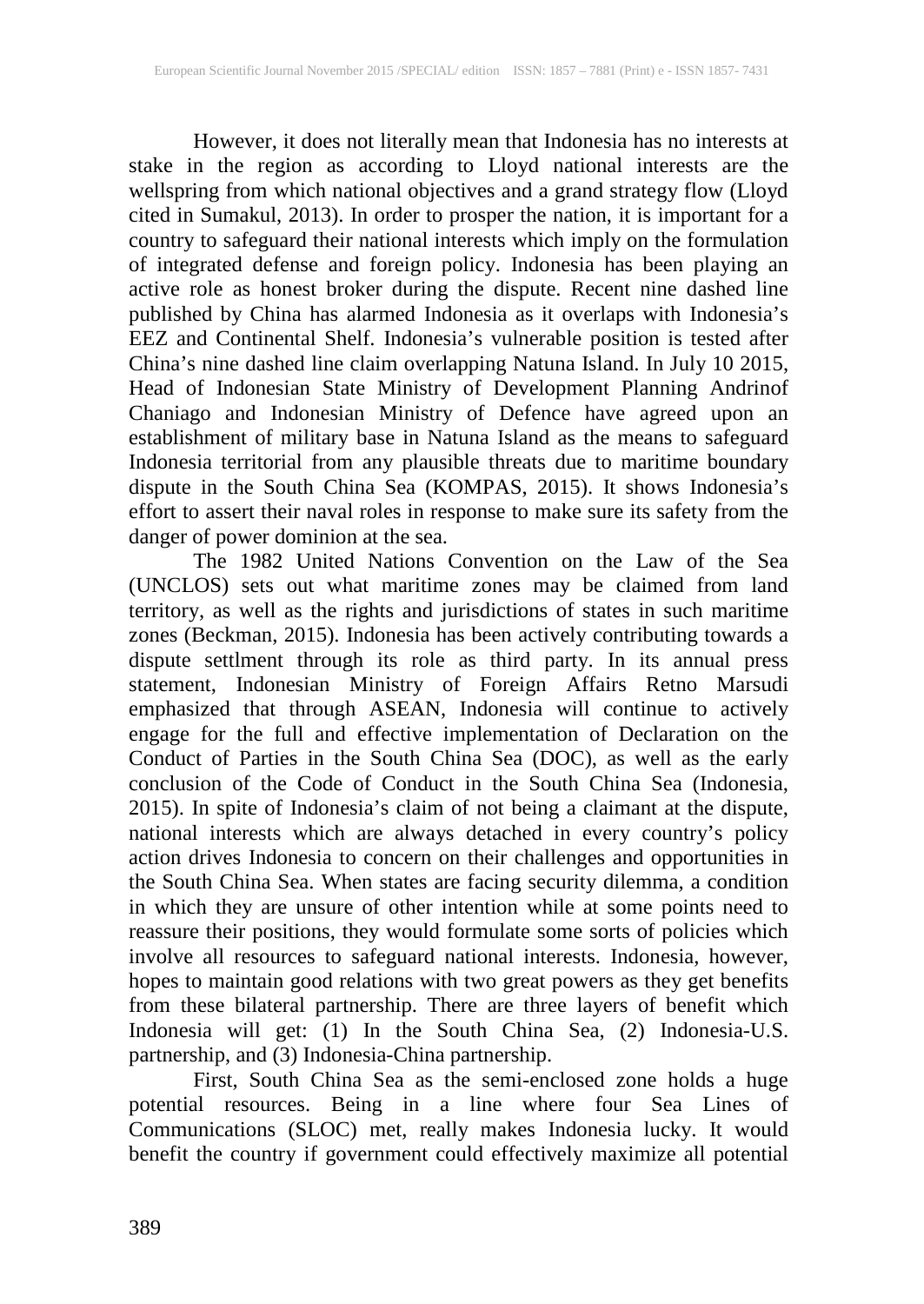covering geographic, economic, as well as political as it has been enunciated in maritime vision through GMN. The rapid economic growth which increases in demands for gas and oil has increased the need for new resources for sustaining economic development (Sukma, 2010). Not surprisingly, South China Sea becomes one of the most contested lands due to the strategic position of chokepoints which becomes a critical part of global energy security because 63% of petroleum and other world's oil production transported through maritime routes (EIA, World Oil Transit Chokepoints, 2014). Surrounded by six choke points notably known as Strait of Malacca, the Singapore Strait, the Sunda Strait, the Lombok Strait, the Ombai Strait, and the Wetar Strait which are all used for international navigations make Indonesia seems to be so lucky. Indonesia is now aware about the importance of prioritizing maritime sector as the strategy to allieviate nations' power. Moreover, one-third of the world's liquefied gas passes through the Straits of Malacca and into the South China Sea which becomes the shortest sea route between African and Persian Gulf suppliers and Asian consumers. U.S. Energy Information Administration reported that by the end of 2011, trade through Malacca was greater than 15 million bbl/d or about one-third of all seaborne oil (EIA, 2013). Thus, it becomes important for Indonesia to get benefits from this position for their trade and commerce lines. Apart from that, one of the biggest straits called Lombok Strait located in Indonesia is notably known as the wider, deeper, and less congested route than Strait of Malacca so that it will be beneficial for any trade routes. About 3,900 ships transit the Lombok Strait annually; the total tonnage carried by the Lombok Strait is 140 million metric tons worth a total of \$40 billion (Ho, 2006). It is further argued that tankers which exceed 200,000 DWT have to divert through the Lombok Strait due to the depth constraints of the Strait of Malacca.

Second layer which involves Indonesia-U.S. partnership as it is reported in the fourth Joint Commission Meeting of the U.S.-Indonesia Comprehensive Partnership on February 17 2014 will cover three pillars: political and security; economic and development; and socio-cultural, education, science, and technology (State, 2014). In supporting Indonesia's maritime vision, this partnership agrees upon some points: the selling of Apache helicopters to Indonesia in support of Indonesian Armed Forces modernization efforts to more than \$1.5 billion; Indonesia's national oil company Pertamina announced a 20 year Liquid Natural Gas agreement with U.S.-based Cheniere Energy that would bring up to 800,000 metric tons per year of abundant U.S. LNG to Indonesia for the first time; and improving fisheries management. These patterns would surely bring better prospective investments for both sides given its economic and security benefits.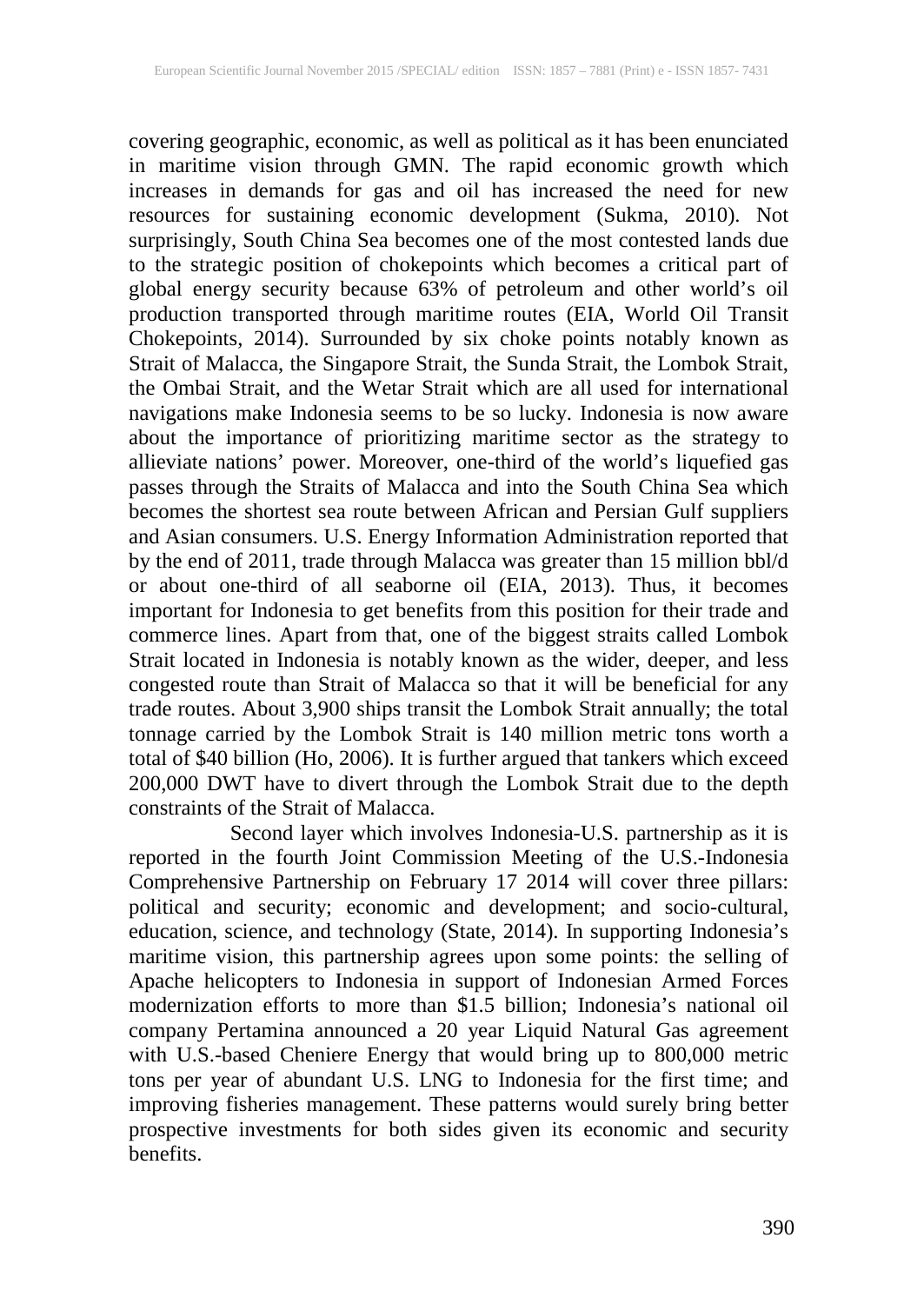Third layer involves mutual benefits due to Indonesia-China partnership. According to Rizal Sukma, Indonesian presidential adviser for foreign policy, there are at least three areas where Indonesia's maritime agenda fills in or overlaps with the Maritime Silk Road ideas of Chinese President Xi Jinping namely connectivity, safety, and diplomacy (Gokkon, 2014). In 2013 President Xi Jinping launched Maritime Silk Road (MSR) which envisages a maritime trade network stretching from Beijing, through Indonesian waters into the Indian Ocean and onto the Middle East and perhaps, as far as Europe in where Indonesia would become a major transit point for Chinese trade (Piesse, 2015). It will surely benefit both sides due to its maritime interconnectivity without disrupting the existing SLOC in the region. On March 25 2015, President Widodo at the invitation of President Xi Jinping has agreed on enhancing cooperation in these priority areas: (1) Political, defence, and security, (2) Trade, investment, and economic development, (3) Maritime, aeronautics, science, and technology, (4) Culture and social affairs, and (5) International and regional affairs (Affairs, 2015). Under China-Indonesia Maritime Cooperation Fund (MCF), both agreed to strengthen practical cooperation in navigation safety, maritime security, maritime search and rescue, maritime scientific research, and environmental protection.

Despite its non-claimant status, Indonesia perceives a threat from the realm of balance of power in the Natuna Island thereby it is critical to strive for self-defence strategy as main strategy to maintain national interests. One of the most notable defense doctrines called "Dwi Darma Nusantara" which shapes integration of military component and non-military component has been useful in guiding GMN to defense, protect, and preserve Indonesian national interest. Indonesian national defense was built upon the principles of democracy, human right, public prosperity, environmental preservation, national law, international law and custom, and peaceful live side by side and observe the principle of independence, sovereignty, and social justice (Susanto, 2007). President Jokowi is widely known as new figure in Indonesia political stage despite his previous position as the governor of Jakarta. Compared to his predecessor, Susilo Bambang Yudhoyono (SBY), who is a retired Army general, they have different focus of foreign policies. President Widodo's maritime ambition in order to transform Indonesia to be a considerable maritime power in the region has been a powerful political commitment for Indonesian naval development which covers these procurement programmes: off-shore patrol vessels, naval aviation, air defence, maritime surveillance, and anti-submarine capabilities (Gindarsah, 2014). It postulates Indonesia's new defence commitment in alleviating its maritime strategy for the pursuit of country's national interest. Even though facing security dilemma, Indonesia prefers to have maritime cooperation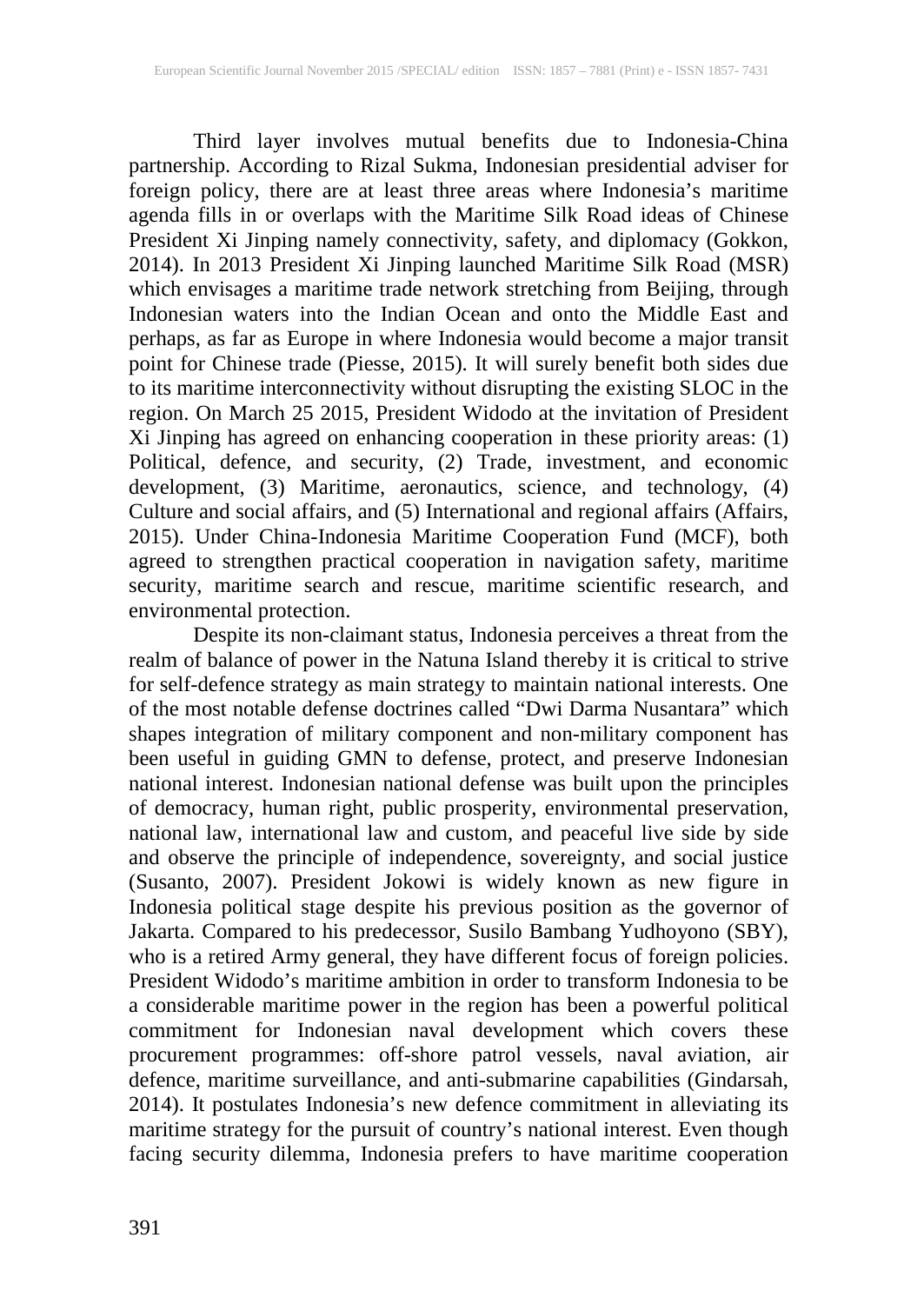instead of conflict and competition without forgetting the role of naval to safeguard the country. Therefore it proves the first argument on how Indonesia is aimed at maintaining good relations with all great powers while at the same time pursuing national interests at stake.

## **The significance of maritime vision towards maritime boundary dispute in the south china sea**

Jalasveva Jayamahe" (in the ocean we triumph) slogan of Indonesian navy was reiterated by President Widodo in his first presidential speech on October 20, 2014. His obstinacy is supported by the appointed Indonesia's first coordinating Minister for Maritime Affairs, Indroyono Soesilo, who will then assume oversight for the ministers for transport, tourism, energy, and fisheries (Neary, 2014). It is also strengthened by choosing Tedjo Edy Purdijatno, a navy man, in order to be Coordinating Minister for Security of Republic of Indonesia in Widodo's government and the establishment of new ministry called Coordinating Ministry for Maritime Affairs. GMN strategy, announced by President Jokowi in his speech in East Asia Summit in Naypyidaw 2014, will be undertaken through five key actions covering maritime diplomacy to solve border dispute, safeguarding Indonesian maritime sovereignty and security, securing Indonesian natural resources, intensifying defence diplomacy, and reducing maritime rivalries between major powers through resolution of regional territorial disputes (Neary, 2014). One of the most important points on GMN concept concerning the South China Sea dispute is stated by Indonesian Minister of Foreign Affairs Retno Marsudi which signalled the intention of Indonesia to give more contribution through bilaterally driven and self-interested approach on diplomacy. It will be applied through continuing pressing on the completion of code of conduct in South China Sea between China and ASEAN (Kemlu, 2015). This vision can be considered as Indonesia's strategy to play a more contributively role in regional basis while pursuing national interests at the same time. As ASEAN leaders, Indonesia is a strategic place for any sort of international commerce fleeing in the region. In order to apply this policy, there has to be coordinating policies around ministries to articulate the grand design of GMN for instance Ministry of Foreign Affairs, Ministry of Defence, Ministry of Maritime Affairs and Fisheries, Ministry of Transportation, and last but not least Indonesian Navy. Nevertheless, after 9 months of inauguration, each of the ministry involved in that vision has not released any official blueprint in regard to GMN implementation. In order to respond to the challenges, four broad tiers of decision-making are particularly important: policy making at the level grand strategy, grand strategy making, military policy and strategy making, naval policy and strategy making (Till, 2015).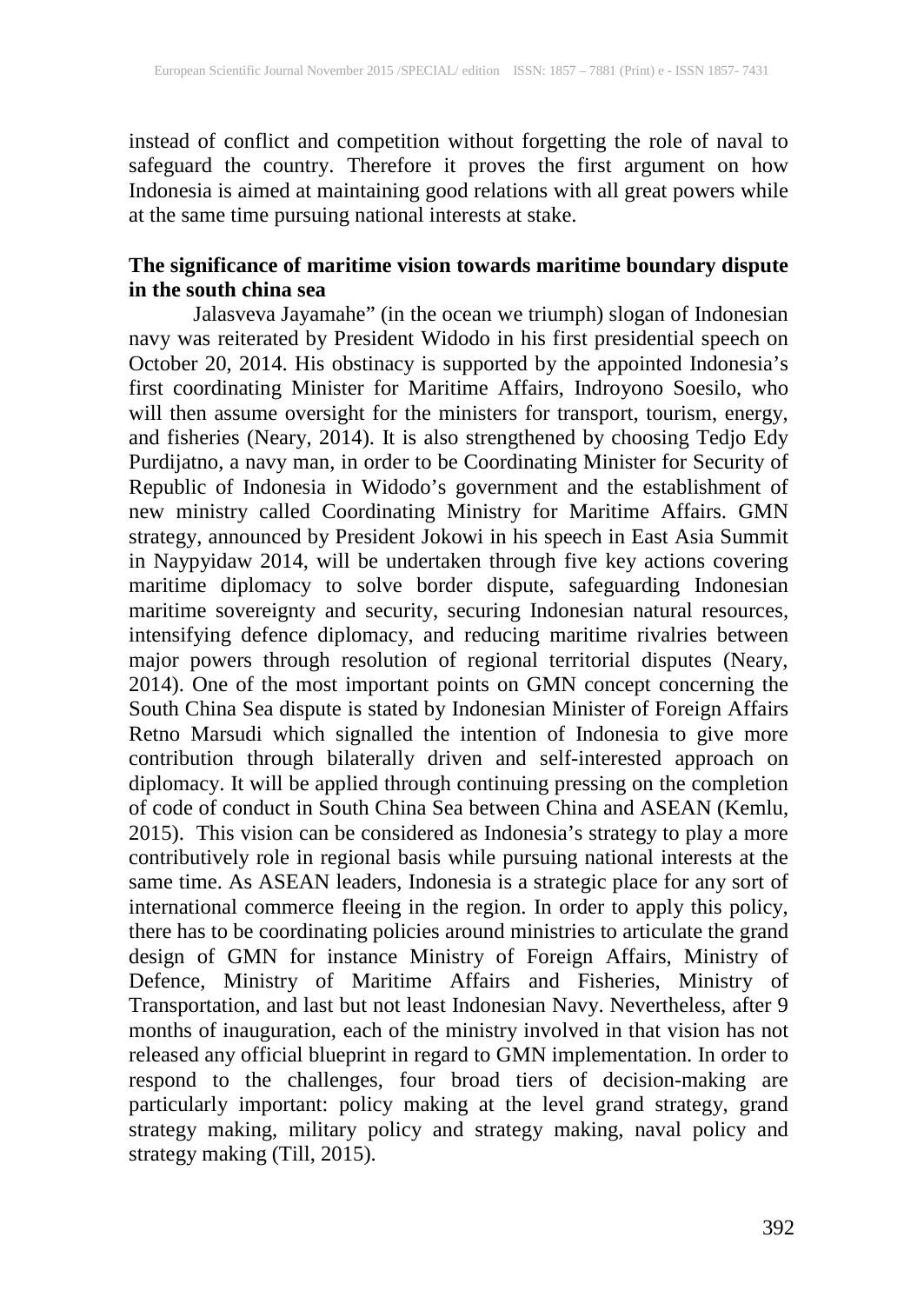Living in the midst of great power projections, Indonesia faces security dilemma which leads them formulating GMN as the means to reduce vulnerability and escape the impact of the power of others as Herz (1950) argued on the point of striving security attainment from any plausible attack. Despite all challenges, GMN offers a fresh air to the better opportunities for countries surrounding to cooperate. Beckman (2015) believed that the only viable prospects for resolving the maritime boundary disputes in the South China Sea would be for the Claimant States to enter into Joint Development Agreements (JDAs) which spell out the right of the claimants states to exercise rights to resources in the areas subject to the JDAs. ASEAN countries will benefit from the maritime cooperations if the vision of GMN is fully integrated by the shared opportunities on maritimebased trade and investments. One of the most prominent events which Indonesia will soon engage is their chairmanship role at the IORA (Indian Ocean Rim Association) in 2015. As Till argued on his historical attributes of the sea that transportation and information need to be taken into account in order to enhance maritime cooperation, Indonesia through its chairmanship in the IORA will therefore promote the advanced economic diplomacy through sea power. Indian Ocean will then be projected as the pearl for benefitting countries surrounding. There are some significant points proposed in the National Workshop on the Preparation for Indonesia's Chairmanship in IORA which was held on February 25 2015 at the Indonesian Ministry of Foreign Affairs; such as the issues on security and maritime safety, disaster risk management, trade facilitation and investment, fisheries management, academic and science, as well as the tourism and cultural exchange (Marsudi, 2015). All of these points are important in strengthening maritime vision and therefore alleviating the number of cooperations among countries in the region. Indonesian Ministry of Foreign Affairs Retno Marsudi further argued that as a middle power country, Indonesia's membership in the IORA is not just about what it gets, but rather what contribution can Indonesia give for the organization and world. Furthermore, ASEAN Economic Community implemented in 2015 will become the platform to enhance cooperation as well as investment in ASEAN members. The implementation of Roadmap towards an Integrated and Competitive Maritime Transport in ASEAN will strongly be suggested to benefit its members (ASEAN, 2008).

However, Association of Southeast Asia Nations (ASEAN) remains Indonesia's cornerstone of its foreign policy as described as 'the first concentric circle' thereby promoting the idea of an independent Southeast Asia capable of maintaining its autonomy in the face of rivalry is an important task to do (Sukma, Indonesia and the Emerging Sino-US Rivalry in Southeast Asia, 2015). Both Track One and informal Track Two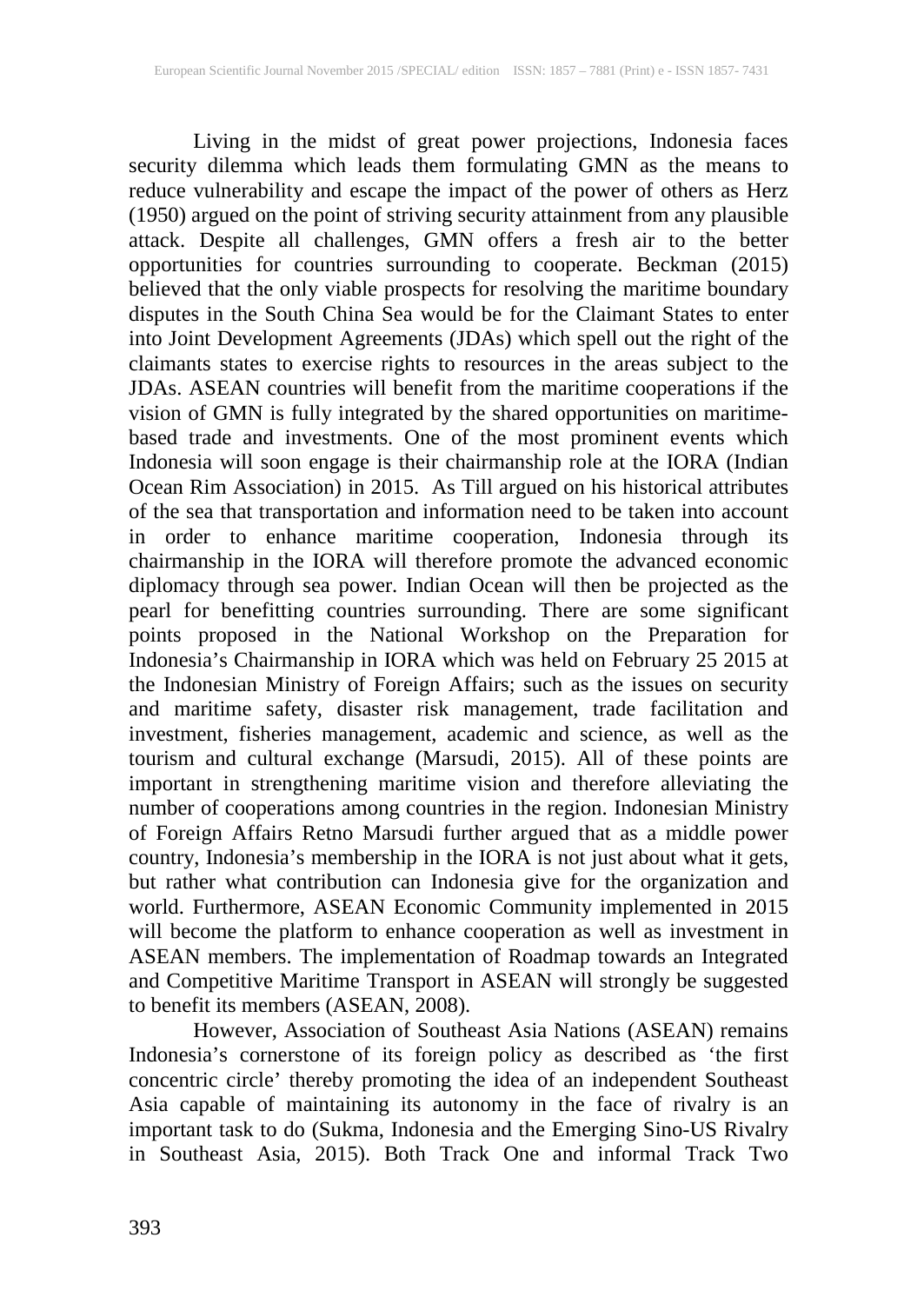diplomacy efforts have been conducted in order to solve the dispute through ASEAN Regional Forum (ARF) and the discussion of Code of Conduct to formally discuss the matters between China and ASEAN in spite of Chinese's participation; while the Track Two Workshop was initiated by Indonesia to develop dialogue, confidence building, and concrete cooperative efforts and networking in the South China Sea (Djalal, Managing Potential Conflicts in the South China Sea: Lessons Learned , 2001). Despite ASEAN's principle of non-interference when it comes to other internal affairs (Severino, 2000), the embarrassing silence with a sixpoint consensus in the recent standoff between China and the Philippines over Scarborough Shoal in the South China Sea during Cambodian chairmanship on the foreign ministers' meeting has raised Indonesian sense of rescue to hammer out the six points of agreements (Emmerson D. K., 2012). In regard to the dispute, China has made series of compliments sent by the Permanent Mission of the People's Republic of China to the United Nations to the Secretary-General of the United Nations with reference to the Republic of Philippines Note Verbale no. 000228 on Spratly Island (in Tagalog : Kalayaan) which strengthened that:

''The so-called Kalayaan Island Group (KIG) claimed by the Republic of Philippines is in fact part of China's Nansha Island...The Republic of Philippines' occupation of some islands and reefs of China's Nansha Islands as well as other related acts constitutes infringement upon China's territorial sovereignty'' (DOALOS, 2009).

On the other hand, the split among ASEAN members seems to be real. Indonesia who believes on the principle of ''independent and active'' tried to be an honest broker after Indonesian former Foreign Minister Natalegawa successfully persuaded Cambodian Foreign Minister Hor Namhong to read six-point consensus reaffirming all ASEAN foreign ministers' commitment to observe the Declaration on the Conduct of Parties in the South China Sea and follow the guidelines for its implementation. Moreover, they also need to work together toward an early adoption of a Code of Conduct to strengthen the 2002 Declaration; to exercise selfrestraint and avoid threatening or using of force; and to uphold the peaceful settlement of disputes in keeping with United Nations Convention on the Law of the Sea or UNCLOS (Emmerson D. K., 2012). Split within its members is seen in Cambodia seemingly succumbing to China while U.S. supports to the Philippines through defense partnership may help them enhancing national interests. Meanwhile Malaysia, despite its status as claimant state, and Brunei agreed on maintaining some sort of cooperations with China. In June 2013 Malaysian Prime Minister Najib Tun Razak called for South China Sea claimant states to develop resources in order to protect freedom of navigation and the safe passage of shipping while Brunei and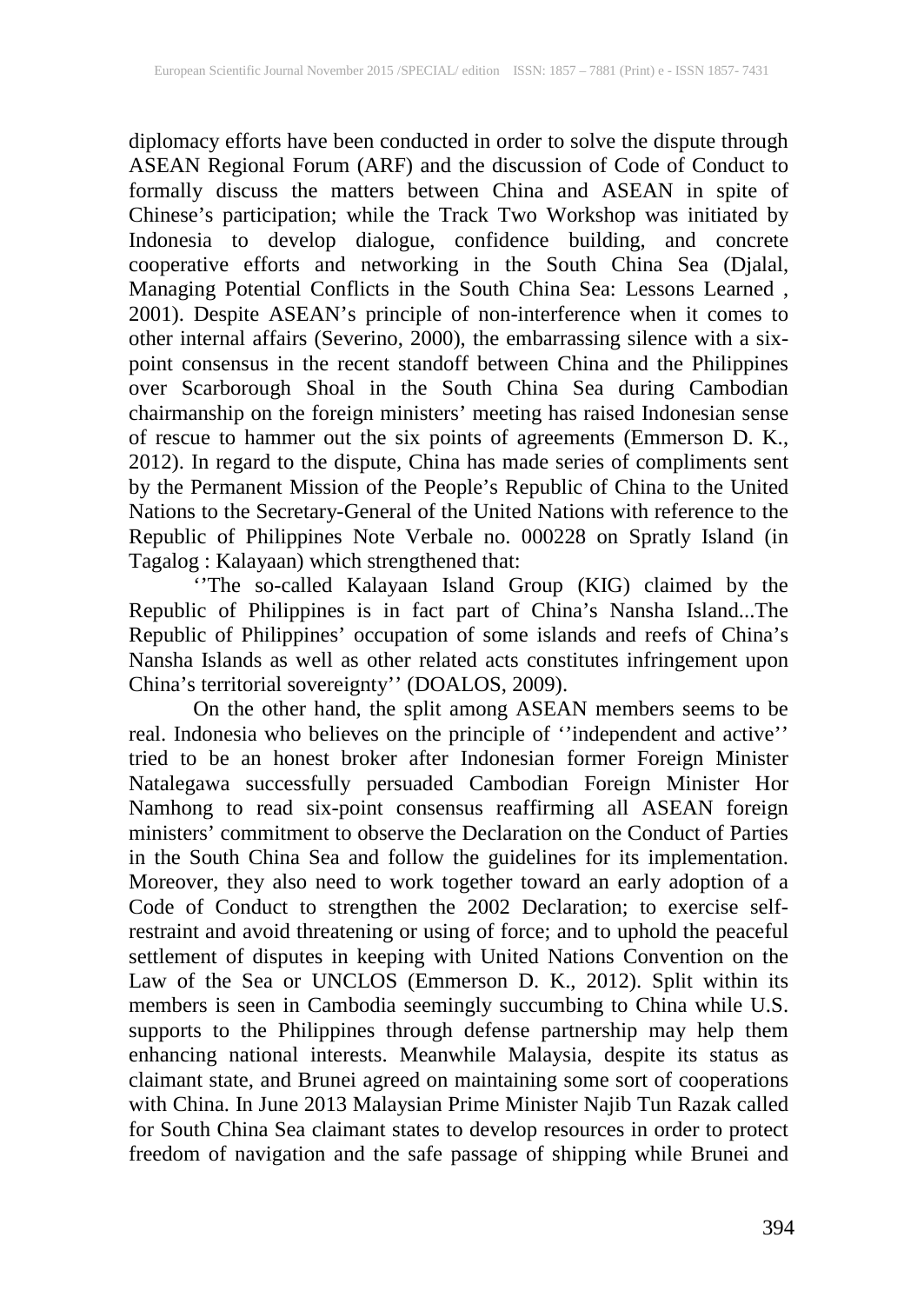China agreed to carry out joint exploration and exploitation of maritime oil and gas resources (IISS, 2013). It depicts a fact that the South China Sea would become a test for ASEAN unity in the regional architecture. If this fuzzy situation remain stagnant, ASEAN could end up abdicating responsibility for managing its own regional problems to big external problems (Baviera, 2012). Consensus which becomes ''ASEAN's way'' of settling dispute can sometimes be difficult to be achieved as some countries seemingly satisfy their own interests. For a consensus to be absolute, however, all parties must share the same concerns and be willing to sacrifice part or all of their interests for the common cause (Nguyen, 2012).

Thus, the second argument on how maritime vision could become a strategy to enhance unity among ASEAN members suggests a condition that if all members agreed on sharing the same concerns in regard to the South China Sea dispute. As a consequence, the regional architecture would be stronger that later is expected to diminish the potential of great power rivalry in the region. In regard to the heightened global power projection in the South China Sea, some states remain benign as they see more beneficial parts on the potential maritime cooperation while others think about the danger of conflict and competition. At the ASEAN Regional Forum in Hanoi in July 2010, Secretary of State Clinton laid out seven principles guiding the US government's policy toward the South China Sea. All of these principles are known to provide foundation, though not the sum total, of US interests in the region; these are: (1) Freedom of navigation, (2) Freedom of overflight, (3) Unimpeded commerce, (4) Peaceful resolution of dispute and abstaining from coercion, (5) Conforming claims to the UN Convention on the Law of the Sea, (6) A collaborative diplomatic process to resolve territorial dispute, and (7) Negotiation of a Code of Conduct. (Bader, 2014)

In order to ameliorate security dilemma, Lindley argued states can focus on such steps; increasing transparency and reassurance in order to reduce anarchy-induced uncertainty by sharing information about each side's interpretation of the other's actions (Lindley cited in Liff, 2014). However, there is no guarantee that by expanding transparency and reassurance could diminish all possibilities of potential dispute. This strategy works effectively if only all states bound into that sort of formation agreed upon shared consensus or legal foundations. U.S. who has not ratified UNCLOS yet brings an image on how US is not commitment into the major legal basis of settling dispute even though US insists their peaceful approach would be prioritized instead of arms racing there while China seems to be reluctant in implementing the signed Code of Conduct. Security dilemma is something inevitable as each country must have their interests at stake. The important point is on how these interests do not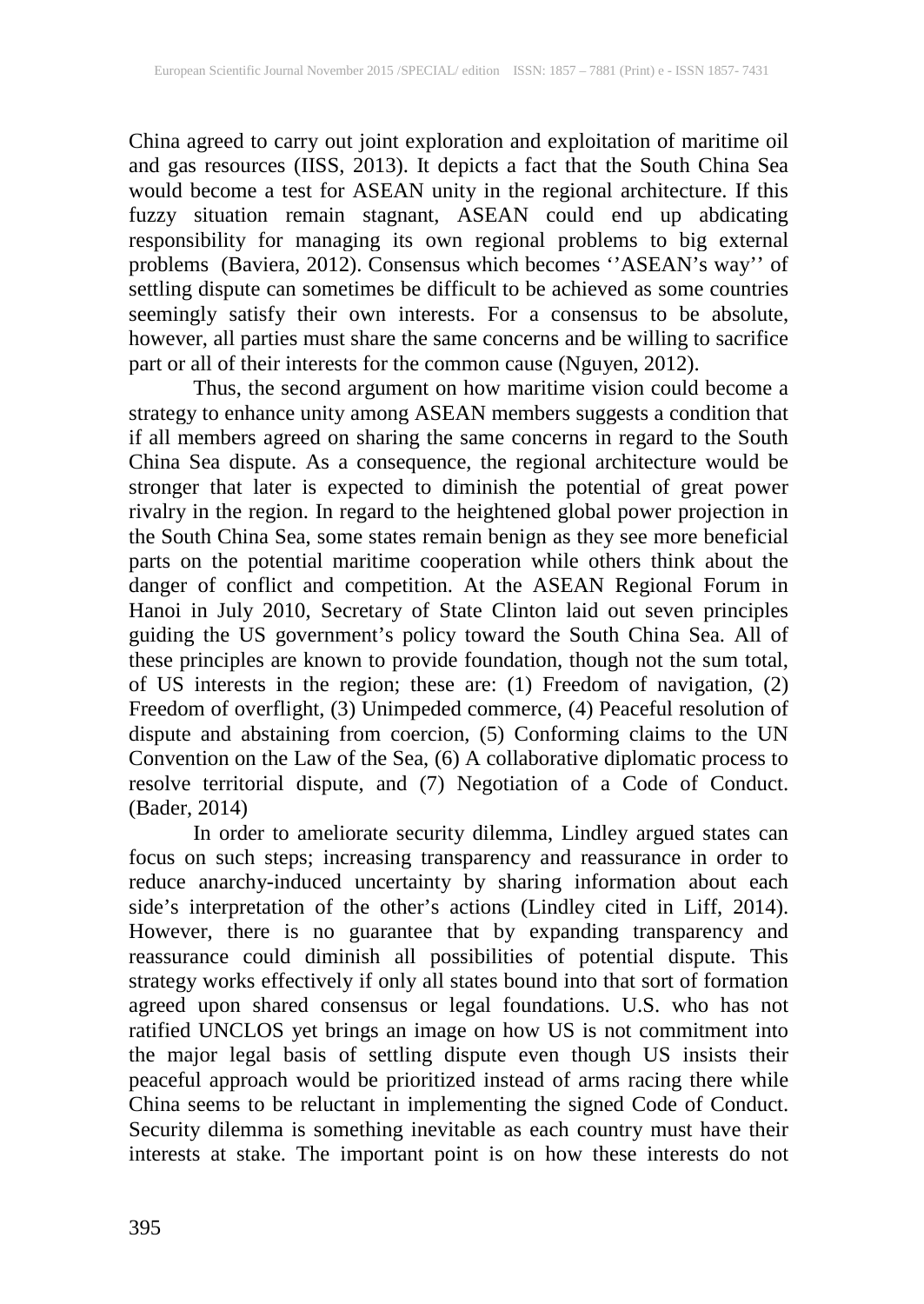overlap and harm other countries through that sort of dominion which might lead into conflict or competition. The idea of cooperation should rest on the equal profits enjoyed by all parties involved. Even though it is not a panacea, Indonesia'a maritime vision through GMN could become a way to at least reduce the heightened global power projections and to further avoid the risk of making the South China Sea as the area for contested primacy between U.S. and China. Here are several reasons why Indonesia's maritime vision matters to provide a "buffer" solution amidst the height of great power projections. First, maritime vision as Indonesia proposed through GMN will postulate an idea that economic cooperation would be enhanced in order to bring benefits for all countries surrounding such as those bound into ASEAN as well as U.S. and China. Therefore maintaining good relationship among all actors engaged will be prioritized for the sake of mutual benefits. Jervis (1978) argued that statesmen who do not understand the security dilemma will think that money spent is only cost of building up their arms. It is further argued that adopting more conciliatory posture like meeting the other's legitimate grievances or developing mutual gains from cooperation can somehow increase state's security. Economic cooperations will lead interdependence. If one country has dependence on other, and of course this is driven by national interest, they would therefore seek to maintain a good relationship. Second, maritime security cooperation will provide a space for both great powers and ASEAN members who are mostly developing states to discuss about security threats that they are facing. Considering ASEAN Regional Forum (ARF) as multilateral forum, it may be able to help creating a 'situation of equilibrium' among the major powers through the creation of norms an habits of cooperation as to some extent, the ARF is more about engaging the U.S. as engaging China (Acharya, 2001). Moreover, space for sharing information would be better established so possbility of suspicion that usually leads into conflict or competition can be avoided. One of the principles of GMN is to enhance security cooperations with great powers in order to secure the SLOC as it is crucial for all countries involved in the trade and investments there. So maritime vision could be helpful in mitigating the risk of heightened great power projections as all countries share same burden as well as opportunites through a formal partnership on the basis of maritime cooperations.

#### **Conclusion**

South China Sea dispute is predicted to be a contested primacy zone for great power projections such as U.S. and China in order to gain their interests at stake in the region due to its potential resources. Security dilemma faced by sovereign states surrounding could possibly lead into two possibilities; either cooperation or competition. The South China Sea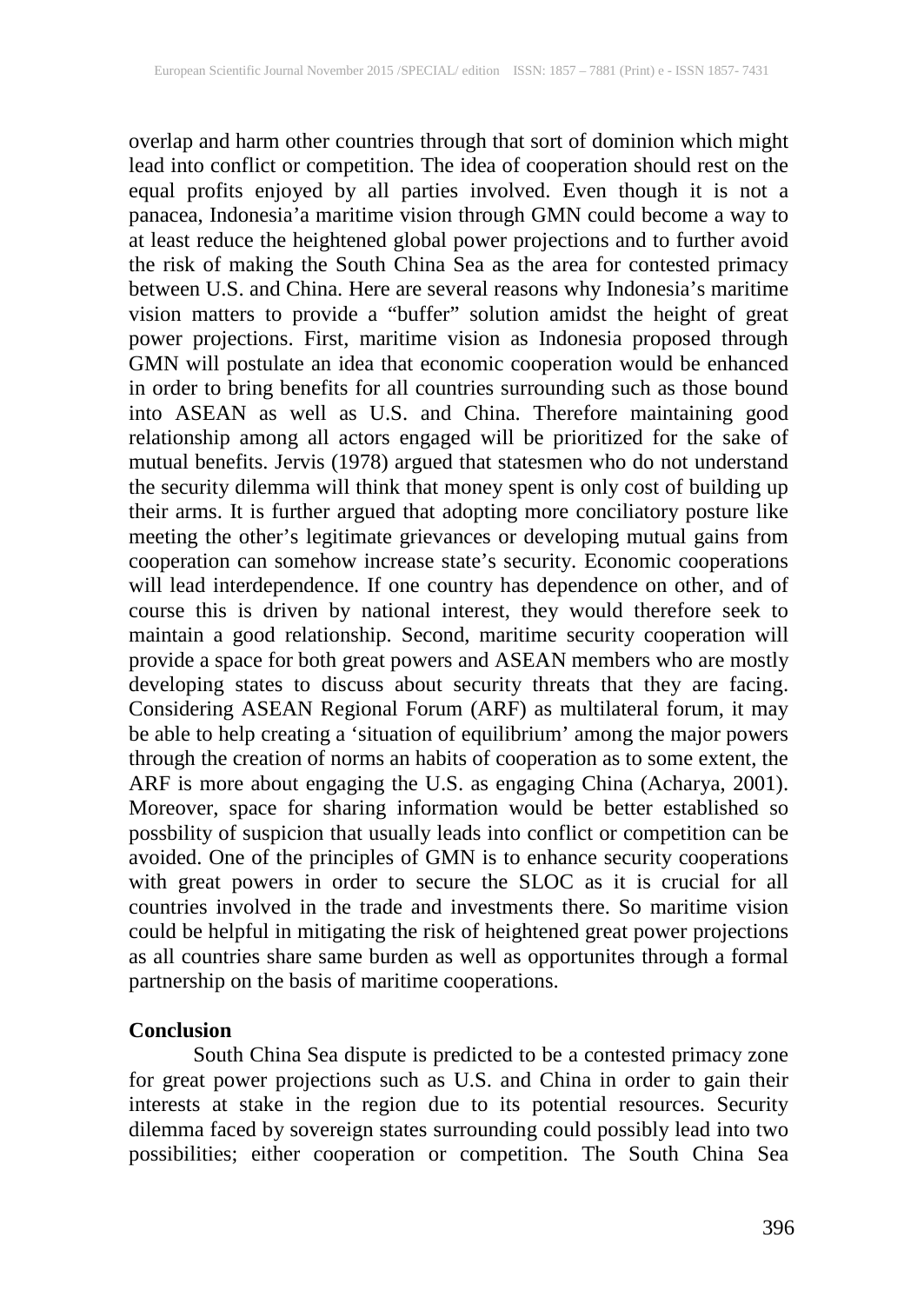dispute is somehow a test for all actors involved; for China it assesses their commitment to keep relying on the principle of ''China Peaceful Rise'' without triggering any assertive competition, for United States it tests their limits on presenting ''U.S. Rebalance to Asia'' without disrupting regional order, and last but not least for Indonesia to successfully achieve their national interests without being involved in worsening conflict escalation. This predicament has led Indonesia as one of regional prominent actors who commits to be non-claimant state to strive for a more cooperative solution in order to reduce the vulnerability of countries surrounding through its maritime vision formulated in Global Maritime Nexus (GMN). Despite challenges and opportunities, GMN could become a buffer solution to enhance unity among ASEAN members since some members become claimant states. Moreover, it would be a mutually beneficial solution for all states involved in the South China Sea dispute to possess shared opportunities due to the maritime cooperations that will allow them to have better transportation and information sharing systems to reduce the potential risk of great power dominion. Therefore, maritime vision invigorated by Indonesia could avoid the undesirable outcomes such as arms races by naval power as states will have a more formal space to know other intentions' so that direct conflict in settling any dispute might slightly be reduced.

## **References:**

Acharya, A. (2001). *Constructing A Security Community in Southeast Asia.* Oxon: Routledge.

Affairs, C. M. (2015, March 26). *Joint Statement on Strengthening Comprehensive Strategic Partnership between the People's Republic of China and The Republic of Indonesia.* Retrieved July 24, 2015, from Ministry of Foreign Affairs of the People's Republic of China: http://www.fmprc.gov.cn/mfa\_eng/wjdt\_665385/2649\_665393/t1249201.sht ml

Anwar, D. F. (2013, February 26). *An Indonesian Perspective on the U.S. Rebalancing Effort toward Asia.* Retrieved June 29, 2015, from The National Bureau of Asian Research: http://nbr.org/downloads/pdfs/outreach/Anwar\_commentary\_02262013.pdf ASEAN. (2008). *ASEAN Economic Community Blueprint.* Retrieved July 11, 2015, from ASEAN: http://www.asean.org/archive/5187-10.pdf

Baviera, A. S. (2012, July 26). *South China Sea Disputes: Why ASEAN Must Unite*. Retrieved July 24, 2015, from East Asia Forum: http://www.eastasiaforum.org/2012/07/26/south-china-sea-disputes-whyasean-must-unite/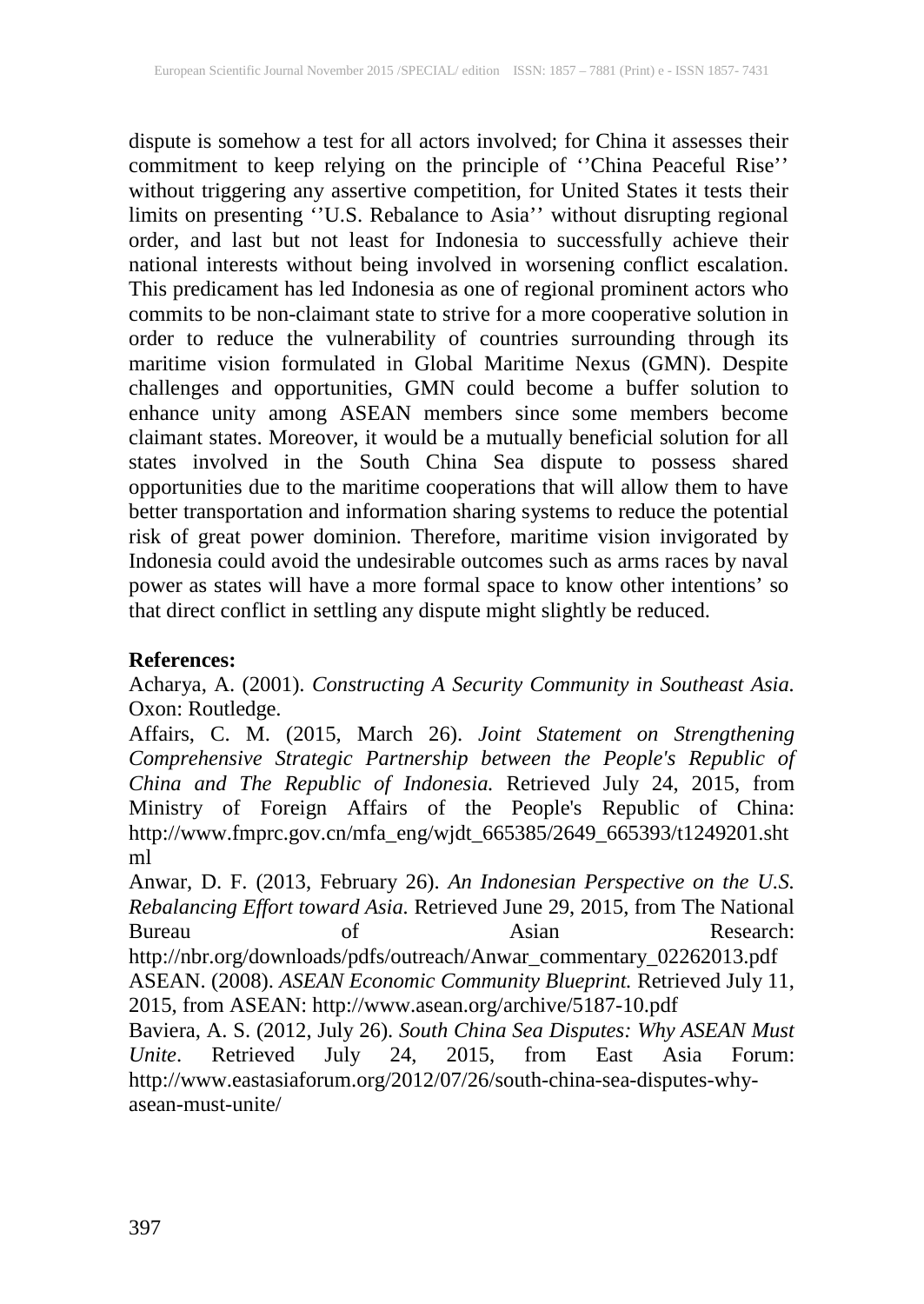Beckman, R. (2015). Maritime Boundary Dispute in the East and South China Seas . In CSIS, *Forging A Common Maritime Future for ASEAN and Japan* (p. 28). Jakarta: CSIS.

Brunnstrom, D. (2015, March 20). *Senators Seek U.S. Strategy to Stop China's South China Sea Reclamation*. Retrieved July 21, 2015, from Reuters: http://www.reuters.com/article/2015/03/20/us-usa-chinasouthchinasea-idUSKBN0MF2SQ20150320

Clemens, J. W. (1998). *Dynamics of International Relations .* Oxford: Rowman & Littlefield Publishers Inc.

Clinton, H. (2011, October 11). *America's Pacific Century*. Retrieved July 18, 2015, from Foreign Policy: 18, 2015, from Foreign Policy: http://foreignpolicy.com/2011/10/11/americas-pacific-century/

Defense, U. D. (2015, April 06). *Secretary of Defense Speech.* Retrieved July 24, 2015, from U.S. Department of Defense: http://www.defense.gov/Speeches/Speech.aspx?SpeechID=1929<br>DOALOS. (2009). Retrieved

DOALOS. (2009). Retrieved from http://www.un.org/Depts/los/clcs\_new/submissions\_files/mysvnm33\_09/chn  $2011$ \_re\_phl\_e.pdf

Economist, T. (2015, May 2). *The South China Sea-Sea of Troubles.* Retrieved June 11, 2015, from The Economist: http://www.economist.com/news/leaders/21650122-disputed-sea-growingsecurity-nightmareand-increasingly-ecological-one-sea-

troubles?zid=306&ah=1b164dbd43b0cb27ba0d4c3b12a5e227

EIA. (2013, April 4). *The South China Sea is an important world energy trade route*. Retrieved July 20, 2015, from U.S. Energy Information Administration: http://www.eia.gov/todayinenergy/detail.cfm?id=10671

EIA. (2014, Novermber 10). *World Oil Transit Chokepoints.* Retrieved July 20, 2015, from U.S. Energy Information Administration: http://www.eia.gov/beta/international/analysis\_includes/special\_topics/Worl d\_Oil\_Transit\_Chokepoints/wotc.pdf

Emmerson, D. K. (2012, July 29). *Beyond the Six Points: How Far will Indonesia Go?* Retrieved July 25, 2015, from East Asia Forum: http://www.eastasiaforum.org/2012/07/29/beyond-the-six-points-how-farwill-indonesia-go/

Emmerson, D. K. (2012, July 24). *Indonesia Saves ASEAN'S Face*. Retrieved July 12, 2015, from ASIA TIMES Online: http://www.atimes.com/atimes/Southeast\_Asia/NG24Ae01.html

Friedberg, A. L. (1993-1994). Ripe for Rivalry: Prospects for Peace in a Multipolar Asia. *International Security, 18*, 28.

Gindarsah, I. (2014). *Indonesia's Maritime Doctrine and Security Concerns .* Singapore: RSIS NTU.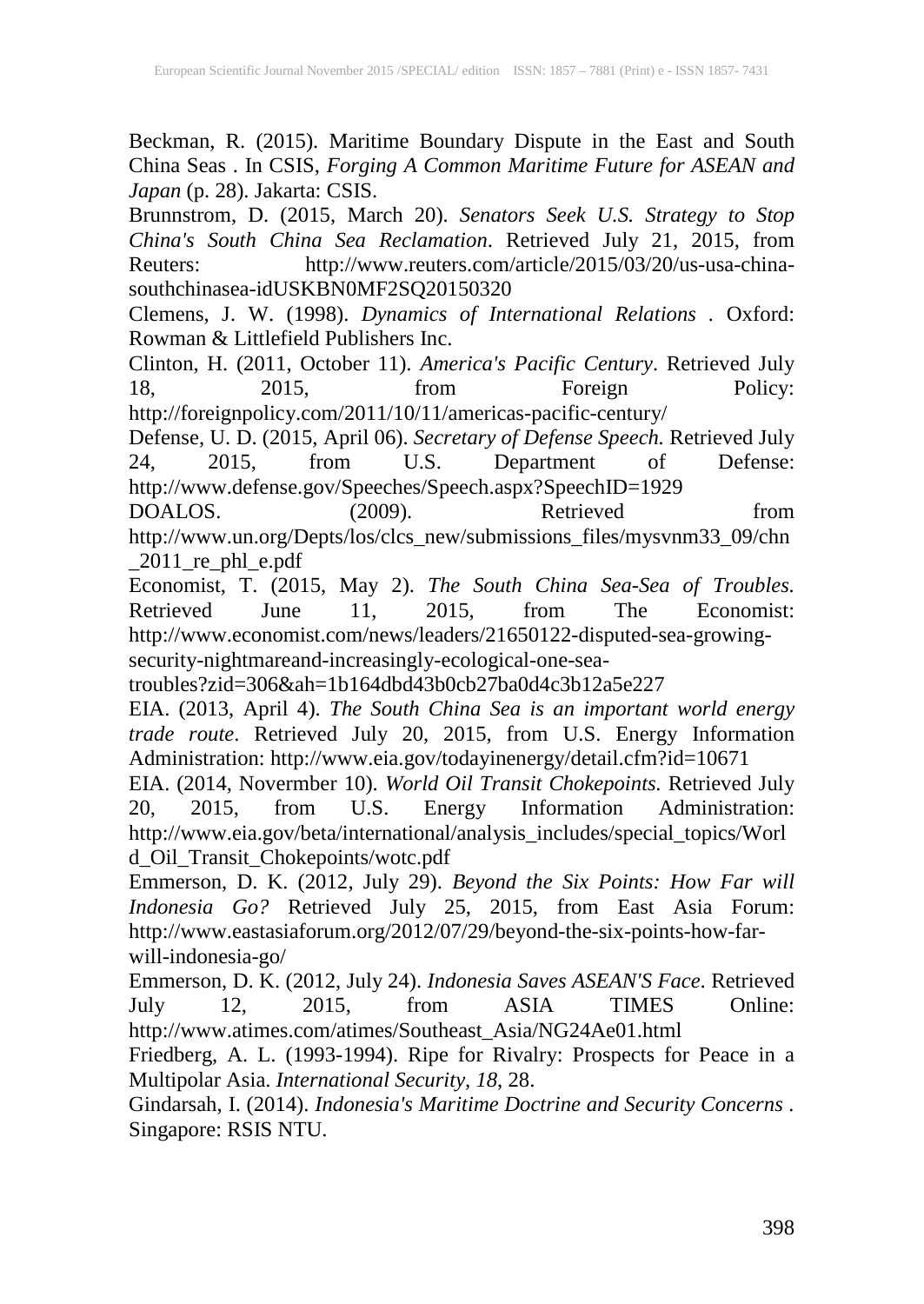Glaser, C. L. (1997). The Security Dilemma Revisited. *World Politics, 50*, 177.

Gokkon, B. (2014, December 03). *China and Indonesia's Maritime Agendas Closely Aligned* . Retrieved July 06, 2015, from JakartaGlobe: http://thejakartaglobe.beritasatu.com/news/china-and-indonesias-maritimeagendas-closely-aligned/

Ho, J. H. (2006). The Security of Sea Lines in Southeast Asia . *Asian Survey, 46*, 3.

IISS. (2013). *The Annual Review of World Affairs.* Oxon: Routledge.

Indonesia, M. o. (2015). Annual Press Statement Ministry of Foreign Affairs . Jakarta, Indonesia: Ministry of Foreign Affairs Republic of Indonesia . Retrieved from the set of the set of the set of the set of the set of the set of the set of the set of the set of the set of the set of the set of the set of the set of the set of the set of the set of the set of the set o

http://www.kemlu.go.id/Documents/PPTM%202015/PPTM%202015%20E NG%20FINAL%20PDF.pdf

KOMPAS. (2015, July 10). *Pemerintah Akan Bangun Pangkalan Militer di Perbatasan Laut Tiongkok Selatan*. [Government will Build Military Base in South Tiongkok Sea Border]. Retrieved July 11, 2015, from KOMPAS: [http://nasional.kompas.com/read/2015/07/10/14595611/Pemerintah.Akan.Ba](http://nasional.kompas.com/read/2015/07/10/14595611/Pemerintah.Akan.Bangun.Pangkalan.Militer.di.Perbatasan.Laut.Tiongkok.Selatan) [ngun.Pangkalan.Militer.di.Perbatasan.Laut.Tiongkok.Selatan.](http://nasional.kompas.com/read/2015/07/10/14595611/Pemerintah.Akan.Bangun.Pangkalan.Militer.di.Perbatasan.Laut.Tiongkok.Selatan) [In Indonesian]

MarEX. (2015, May 23). *Indonesian President Rejects China's Nine-Dashed Line*. Retrieved July 15, 2015, from The Maritime Executive: http://www.maritime-executive.com/article/indonesian-president-rejectschinas-nine-dashed-line

Marsudi, R. (2015, April 14). RI Foreign Minister : IORA Can be Designed to Become More Strategic. *VIII*. Retrieved from Tabloid Diplomasi.

Nguyen, H. H. (2012, July 27). *Time to Reinterpret ASEAN's Consensus Principle*. Retrieved July 11, 2015, from East Asia Forum: http://www.eastasiaforum.org/2012/07/27/time-to-reinterpret-asean-sconsensus-principle/

Piesse, M. (2015). *The Indonesian Maritime Doctrine : Realising the Potential of the Ocean .* Canberra : Future Directions International .

Severino, H. M. (2000, July 3). *Sovereignty, Intervention, and the ASEAN Way.* Retrieved July 22, 2015, from ASEAN: *Way.* Retrieved July 22, 2015, from ASEAN: http://www.asean.org/resources/2012-02-10-08-47-56/speeches-statementsof-the-former-secretaries-general-of-asean/item/sovereignty-interventionand-the-asean-way-3-july-2000

Shixian, G. (2000). China. In P. B. Stares (Ed.), *Rethinking Energy Security in East Asia* (p. 47). Tokyo, Japan: Japan Center for International Exchange (JCIE) .